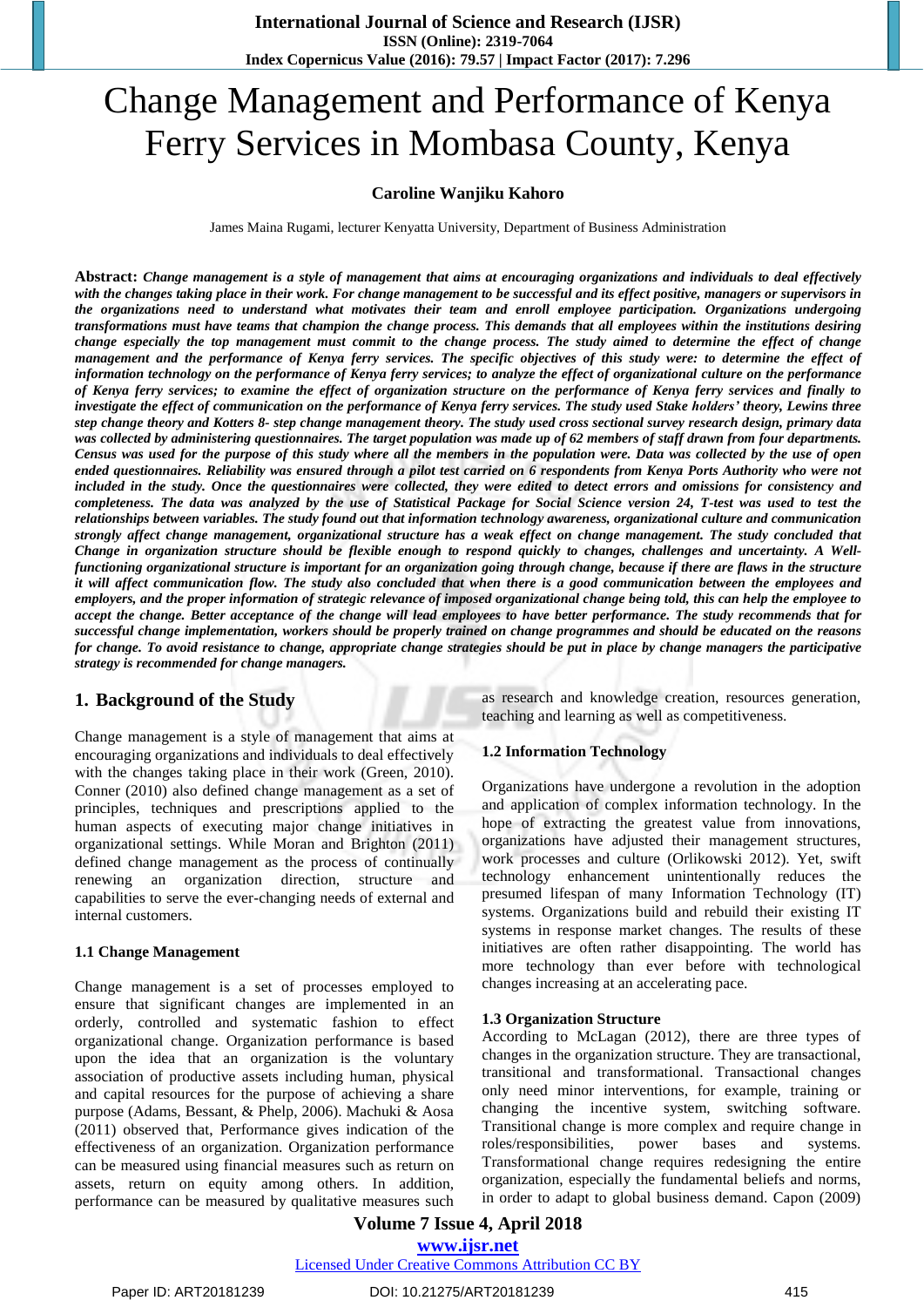said organisations are sometimes made up of several or many individuals who may have different views in regard to a particular issue.

#### **1.4 Organisation Culture**

Culture is defined as a mixture of values, sets, beliefs, communications and explanation of behaviour that provides guidance to people (Awadh & Saad, 2013). Organizational culture comprises the unwritten customs, behaviors and beliefs that determine the rules of the game for decisionmaking, structure and power (Wambugu, 2014). She is of the view that culture is based on shared history and traditions of the organization combined with current leadership values. Organizational culture has certain factors that improve sustainability on basis of effectiveness. The improvement in productivity leads to employee commitment as norms, values and objectives help in improving culture of an organization. The system of organization is based upon effective establishment of culture that keep learning/work environment strong.

#### **1.5 Communication**

When implementing an organizational change, it is important that there is a communication strategy in place as uncertainty can be more stressful than the practical aspects of the organizational change. Feeling uncertain about an impending change and what position it may leave employees in is characteristic of those going through change (Schweiger and Walsh, 2012). As such, providing employees with information about a change can help to reduce anxiety and uncertainty about expected outcomes. Miller,D & Friesen,PH. (2004) found that when change announcements were communicated, those communications that were timely, useful, and addressed employees" concerns were more likely to help employees feel ready for change. Good communication allay employees" fears, transmit a message that fosters employee self-efficacy for being able to perform after the change is implemented, and educate employees about the change.

### **1.6 Firms Performance**

According to Richard et al. (2009) performance encompasses three specific areas of firm outcomes: financial performance (profits, return on assets, return on investment, etc.); product market performance (sales, market share, etc.); and shareholder return (total shareholder return, economic value added, etc.) Performance is the accomplishment of a given task measured against preset known standards of accuracy, completeness, cost and speed (Brumbach, 2010). Assessment of a company's performance should take into account many different measures as there are several factors that determine the performance of economic organization including asset base, leverage, performance of the loan book, corporate governance and the quality of staff and regulations in the industry. The essence of financial performance measurement is to provide the organization with the maximum return on the capital employed in the business (Ongwae Nyakondo Eric, 2018).

### **1.7 Kenya Ferry Services**

Kenya ferry services (KFS) provide transport via ferry in Kenya link to both pedestrian and vehicle traffic. They are used both in Mombasa and Lake Victoria in KISUMU since 1900's where in Kisumu they have been used in Lake Victoria to transport freight and passengers between Kenya Uganda and Tanzania at Kisumu, Mwanza, Bukoba, Entebbe, port bell and Jinja while in Mombasa the ferry is used between Mvita and Likoni.KFS in Mombasa started in 1937 where the vessel used were pontoons driven motor boats. Modern vessels were introduced in 1957.Currently, the ferry is the only link to the south coast and are operated by KFS which is a state corporation operating under the ministry of transport and infrastructure.

## **2. Statement of the Problem**

Kenya has a significant demand for infrastructure and there are many issues to be addressed through the provision of modern infrastructure if the country is to meet its goals under the Vision 2030 plan. KFS has made some great advances over the last five years, with the addition of more ferries. However, despite these successes it also faces a number of challenges such as sourcing sufficient funds, appropriate approach to deal with ferry maintenance and its assets in a more strategic manner, with good data informing these strategies. (Barua, Konana, Whinston & Yin, 2011). Several studies have been done in Kenya regarding to Strategic Change Management, for instance, Gichohi (2011) undertook a study on Strategic Change Management at the NIC Bank of Kenya, Mbuva (2009) researched on factors influencing change management practices at CFC Stanbic bank, while Nyagari (2009) focused on the effectiveness of change management practices at the Kenya Commercial Bank (KCB) Ltd. A knowledge gap therefore exists and hence this study seeks to address this gap by assessing the effect of change management strategies on performance of Kenya ferry services.

### **2.1 General Objective**

The general objective of the study was to assess the effect of change management on the performance of Kenya ferry services.

# **3. Literature Review**

The following theories were reviewed:

### **3.1 Stakeholder Theory**

Freeman (2004) defines stakeholders as "those groups who are vital to the survival and success of the corporation" Stakeholder theory is an instrument to identify critical stakeholders in the environment of the change management practices in order to define developments for strategy. Moreover, in the contexts of business ethic and corporate social responsibility, stakeholder analysis has been used to identify important areas of concern. Using a range of influencing mechanisms, organizations in public sector may be able to take advantage of their position as high-saliency stakeholders to influence corporate managers and investment

**Volume 7 Issue 4, April 2018 [www.ijsr.net](file:///D:\IJSR%20Website\www.ijsr.net)**

[Licensed Under Creative Commons Attribution CC BY](http://creativecommons.org/licenses/by/4.0/)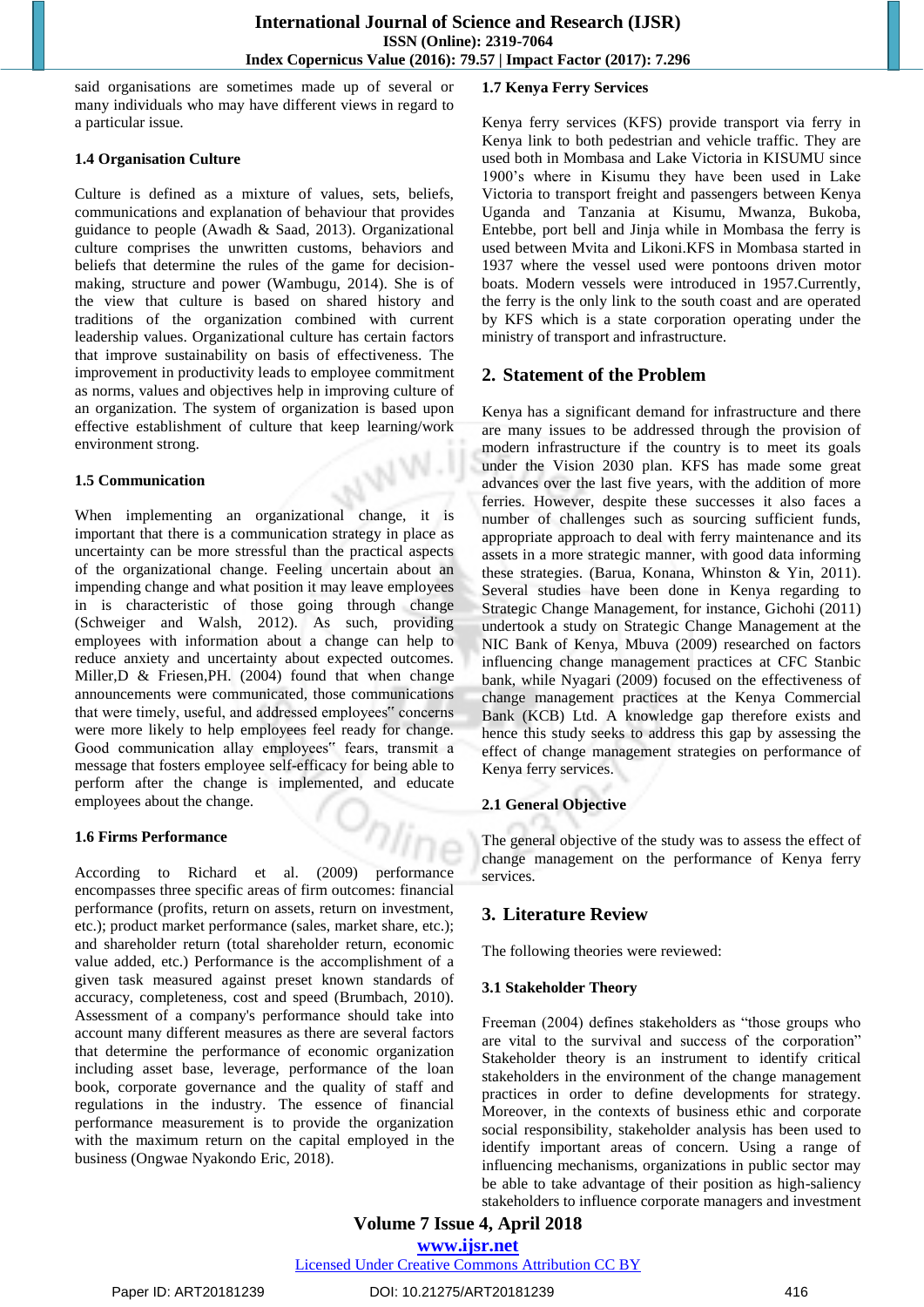funds. They can develop power, urgency, and legitimacy. Williamson (1993), the father of transaction cost economics, has argued that the direct principal-agent relationship between owners and managers is distorted with the addition of other stakeholders to the equation.

#### **3.2 Lewin's Three-Step Change Theory**

Kurt Lewin (2011) introduced the three-step change model. This social scientist views behavior as a dynamic balance of forces working in opposing directions. Driving forces facilitate change because they push employees in the desired direction. Restraining forces hinder change because they push employees in the opposite direction. Therefore, these forces must be analyzed and Lewin's three-step model can help shift the balance in the direction of the planned change. According to Lewin, the first step in the process of changing behavior is to unfreeze the existing situation or status quo. The status quo is considered the equilibrium state. Unfreezing is necessary to overcome the strains of individual resistance and group conformity.

#### **3.3 Kotter's 8-Step Change Theory**

Kotter (2011) developed a model which should be used at the strategic level of an organization to change its vision and subsequently transform the organization. Each phase lasts a certain amount of time and mistakes at any phase can affect the success of the change. Its approach to change management is as follows: The first step is establishing a sense of urgency. It is imperative for the management to convince the employees and staff of the urgency of taking new direction in the organization. The second step is the creation of a guiding coalition. A coalition of people to lead the change effort should be formed. The team should have enough power, credibility, expertise, excellent leadership skills and a shared objective to foresee the success of the change.

## **4. Empirical Literature Review**

### **4.1 Information Technology Awareness and Performance**

Organizations have undergone a revolution in the adoption and application of complex information technology. In the hope of extracting the greatest value from innovations, organizations have adjusted their management structures, work processes and culture (Orlikowski 2012). Yet, swift technology enhancement unintentionally reduces the presumed lifespan of many Information Technology (IT) systems. Organizations build and rebuild their existing IT systems in response market changes. The results of these initiatives are often rather disappointing. The world has more technology than ever before with technological changes increasing at an accelerating pace.

#### **4.2 Organization Structure and Perfomance**

According to Duggan (2015) organizational structure can inhibit or promote performance, and this may depend on how effectively the supervisory relationships and workflow influence productivity. He further elaborates that organizational structure affects how performance is measured and managed in an organization. A study by Csaszar (2008) developed and tested a model of how organizational structure influence organizational performance. Organizational structure was conceptualized as the decision-making structure among a group of individuals. The empirical setting was over 150,000 stock-picking decisions made by 609 mutual funds. The findings suggested that organizational structure has relevant and predictable effects on a wide range of organization performance.

#### **4.3 Organisation Culture and Performance**

Awadh & Saad (2013) investigated the relationship between organizational culture and performance. The study recommended that strong organizational culture can be a basis upon which managers and leaders improve their level of performance. Managers need to relate organizational performance and culture to each other as they help in providing competitive advantage. A study by Wambugu (2014) analyzed the influence of organization culture on employee's performance with a focus on Wartsila Limited, a private organization in Kenya. The study revealed that organizational values had a more significant effect to employee's job performance at Wartsila, than the organization climate as is mostly assumed as a vice versa relationship. Overly a positive relationship between organization culture and employee performance was established, however the effect diversely varied amongst the variables with work processes and systems in Wartsila having more effect to employees' performance.

### **4.4 Communication and Perfomance**

Miller et al., (2004) in their study on organizational performance, found that when change announcements were communicated, those communications that were timely, useful, and addressed employees" concerns were more likely to help employees feel ready for change. Good communication allay employees" fears, transmit a message that fosters employee self-efficacy for being able to perform after the change is implemented, and educate employees about the change. Furthermore, communication not only facilitates understanding but also enhances the buy in of employees to the strategic need for change (Van Dam et al., 2008). Communicating with individuals about their appraisal of the change and helping them find a point of personal power within the change movement fosters this confidence in the change (Burnes, 2004).

#### **4.5 Summary of literature and Research Gaps**

Organizations have undergone a revolution in the adoption and application of complex information technology. In the hope of extracting the greatest value from innovations, organizations have adjusted their management structures, work processes and culture. Organizational structure had more effects on organizational learning than on innovation, organizational learning has an indirect effect on performance through innovation, except the direct effect of structure on performance No matter how big or small change is in organization it affects workers either positively or negatively. Nevertheless, organizational culture has certain factors that improve sustainability on basis of effectiveness.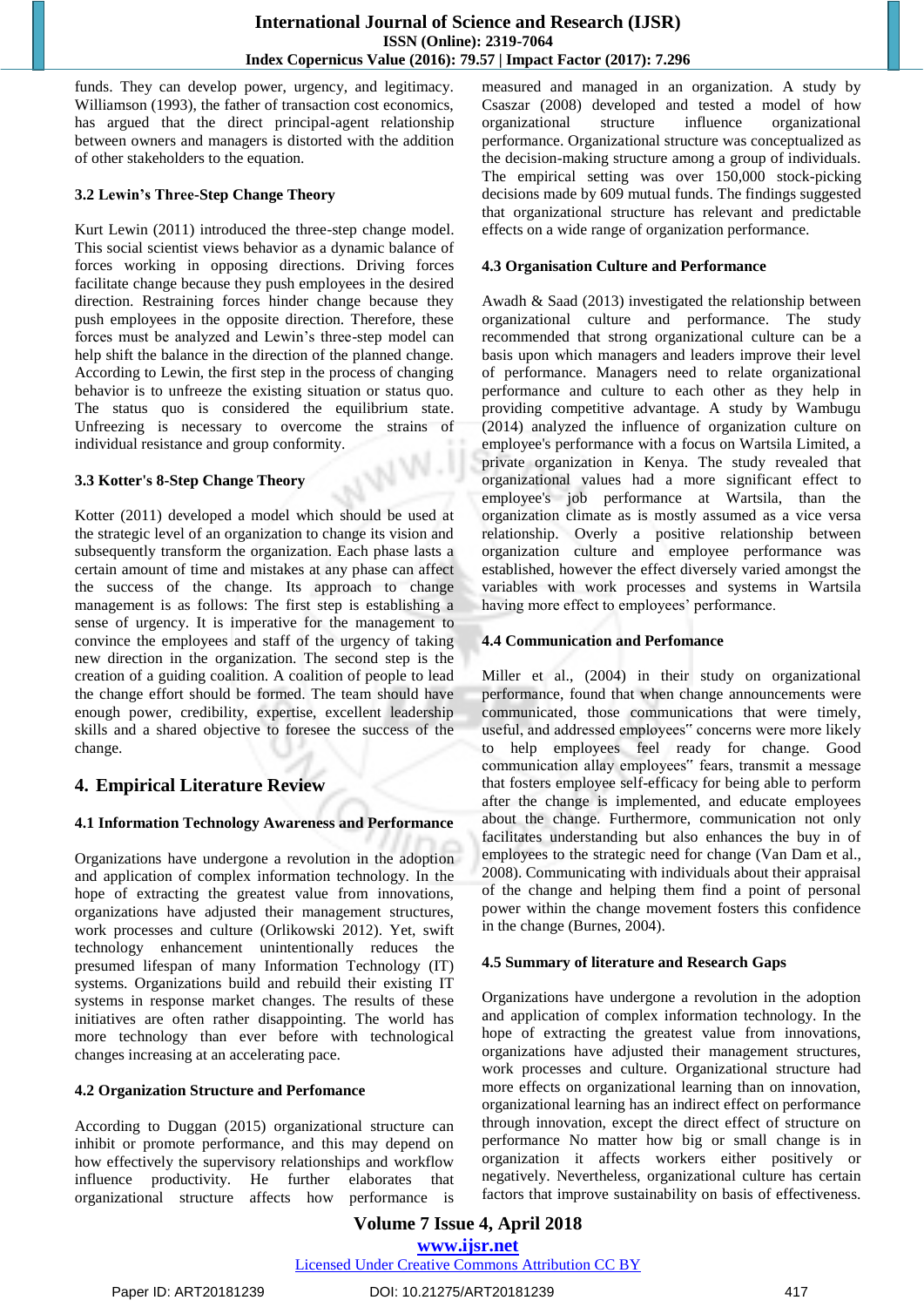The improvement in productivity leads to employee commitment as norms, values and objectives helps in improving culture of an organization.

# **5. Methodology**

During the study, the researcher adopted a descriptive research design; questionnaires, unstructured interviews, were used to collect data from 62 respondents who were selected to participate in the study. The collected data was analyzed using qualitative and quantitative data analysis to summarize the data in order to draw valid conclusion in relation to the objectives of the study.

## **6. Summary, Conclusion and Recommendations**

First to determine the effect of information technology awareness on the performance of Kenya ferry services. The findings indicated that the effect of information technology and organizational culture on the performance of Kenya ferry services was a very clear indication that organization culture and communication strongly affects change management in Kenya Ferry services.

Third, to examine the effect of organization structure on the performance of Kenya ferry services. The findings also indicated that organization structure showed a weak relationship between organization structure as a factor affecting change management in Kenya Ferry services.

Finally, to investigate the effect of communication on the performance of Kenya ferry services. Communication as a factor affecting financial performance of Kenya Ferry services, the findings clearly indicated that organization culture and communication strongly affects change management in Kenya Ferry services.

### **6.1 Conclusion**

The study concluded that adoption of information technology improves organizations operations by offering a technology platform, which lead to increased productivity or improve performance when combined with other resources effectively by human resources. However, there are technological challenges that relate to electricity disruptions, systems failure such as software or hardware malfunctioning which can cause interruption of services delivery or information loss and also lack of understanding on how to operate the technology by employees.

Organizational culture improves performance of the employees which leads to an improvement on organization performance. A strong organization will focus on the environment it creates for its workers. Focusing on building and sustaining organizational culture shows employees that they are considered as an important part of the company.

Organizational structure can inhibit or promote performance, and this may depend on how effectively the supervisory relationships and workflow influence productivity. Organizational structure enables an organization to have common views and missions as they emanate from a single point ensuring there are no conflicts of commands and smooth information flow. Change in organization structure should be flexible enough to respond quickly to changes, challenges and uncertainty.

Communication as one of the important elements for the organizational change can affect the employees' and organization performance as well. A communication network will become critical when the environment is significantly changed. When there is ineffective communication and relationship among employees and supervisors, it will generate a climate that reduces personal commitment impeding organizational change and growth.

## **6.2 Recommendations for Policy and Practice**

Strategic change is a top down leadership exercise. Change starts with the leadership. The leadership should and must establish vision for the organization and coordination of change leaving implementation to others. KFS should adopt a change process. Strategic change should not be an experiment rather it should have a vision, strategy and an implementation plan to ease the uncertainties of change. The reward system should be geared to providing the employees with an incentive for the embracing for the strategic change. For successful change implementation, workers should be properly trained on change programs and should be educated on the reasons for change. To avoid resistance to change, appropriate change strategies should be put in place by change managers the participative strategy is recommended for change managers. KFS should employ the service of internal change managers to work hand-in-hand with such expert employed externally so as to facilitate growth in performance and smooth change implementation. Communication needs to be well managed so that at any time during the change process confusion is avoided through clear, accurate and honest messages, by using a variety of media with high coverage and effect. Managers need to anticipate for change especially in the public service where changes occur every second. Thus, proactive measures in approach should be encouraged in managing change. This will reduce the negative effect on organizational performance.

## **6.3 Recommendations for Further Studies**

The researcher suggests that a similar study be carried out in other public corporations in the country to see if the same results will be achieved. Also, a study can be done to determine the effect of resistance to change management on the dwindling performance of parastatals in Kenya.

# **References**

- [1] Abbas, J., Muzaffar, A., Mahmood, H.K., Ramzan, M.A., & Rizvi,S.S., (2014). Effect of Performance of Employees: A Case Study on Allied Bank Ltd, Pakistan. World Applied Sciences Journal 29 (2): 271-276.
- [2] Adasm, N. (2012). International Dimensions of Organizational Behavior, (2nd edition), Wadsworth Publishing Co, Belmont, CA.
- [3] Awadh, A.M., & Saad, A.M., (2013). Effect of Organizational Culture on Employee Performance.